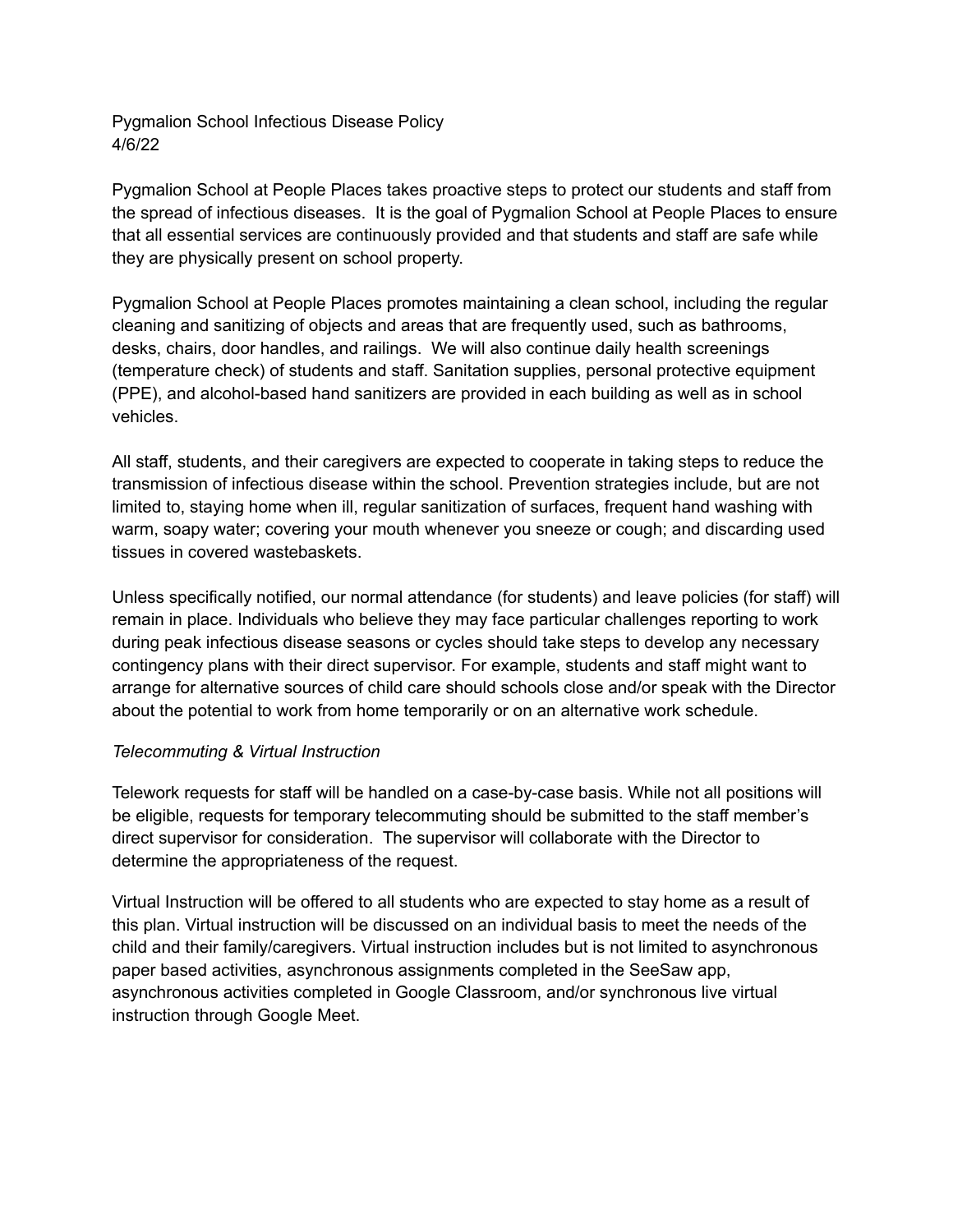## *Staying Home When Ill*

Many times, with the best of intentions, students and staff report to school even though they feel ill. Pygmalion School at People Places provides paid medical leave to all full-time staff for use when they are unable to work due to illness. Students who stay home while ill as a result of this plan, will be offered virtual instruction, and if participation in virtual instruction is not possible, the absences will be excused.

It is critical that students and staff do not report to school while they are ill and/or experiencing symptoms commonly associated with infectious diseases such as fever, cough, sore throat, runny or stuffy nose, body aches, headache, chills and fatigue, shortness of breath, new loss of taste or smell, congestion, nausea, vomiting, or diarrhea. The Centers for Disease Control and Prevention recommends that people with an infectious illness such as the flu remain at home until at least 24 hours after they are free of fever (100 degrees F or 37.8 degrees C) without the use of fever-reducing medications. Students and staff who report to work ill will be sent home in accordance with these health guidelines. Caregivers are expected to notify the Director or their child's teacher, and staff are expected to notify the Director and the HR Department of their symptoms and refrain from all in-person activities for 5 days\* from the date symptoms first appeared or until they receive negative results from a real-time reverse transcription polymerase chain reaction (rRT-PCR) test.

*\*For the purposes of calculating the return-to-school date, the date on which symptoms first appeared will be considered day 0, with day 1 beginning on the following day.*

# *Household members*

To further prevent the spread of infection in the school, Pygmalion School at People Places expects staff and families/caregivers to take a considerate and commonsense approach when a household member exhibits symptoms commonly associated with infectious diseases such as fever, cough, sore throat, runny or stuffy nose, body aches, headache, chills and fatigue, shortness of breath, new loss of taste or smell, congestion, nausea, vomiting, or diarrhea. students and staff are expected to notify the Director and refrain from all in-person activities for 5 days, or until the household member receives a negative test result or differential diagnosis.

# *Known Exposures*

Students and staff with known exposures to infectious diseases are expected to refrain from all in-person activities for 5 days\*. Caregivers should notify the Director and staff should notify the Director and HR Department of the exposure as soon as reasonably possible.

*\*For the purposes of calculating the return-to-school date, the date on which the exposure occurred will be considered day 0, with day 1 beginning on the following day.*